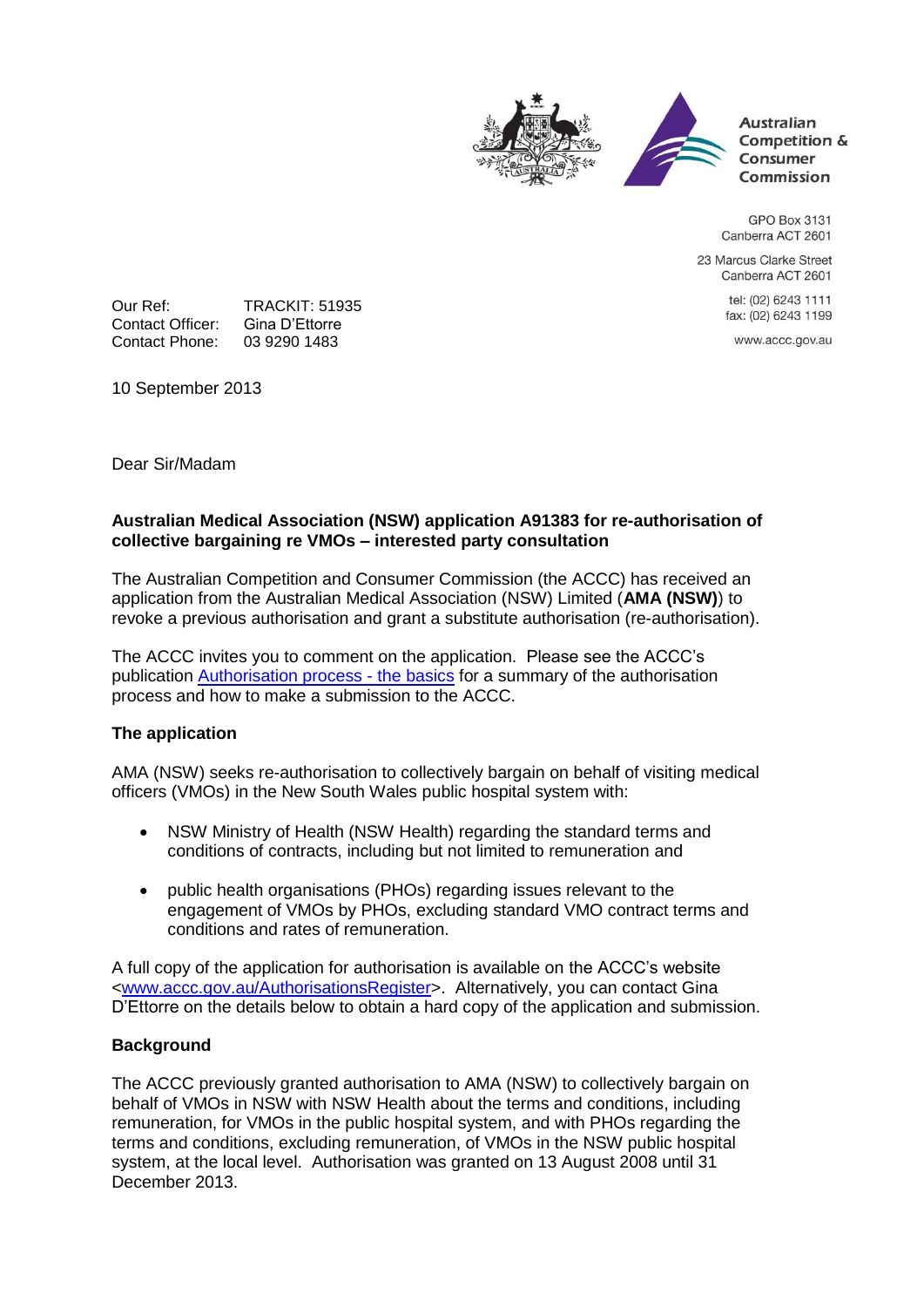#### **Interim authorisation**

AMA (NSW) has also requested interim authorisation to allow it to continue to negotiate with NSW Health and PHOs in the event that the ACCC does not issue a final determination before the existing authorisation expires on 31 December 2013.

The ACCC will consider whether interim authorisation is appropriate at the time that it issues a draft determination. Should interim authorisation be necessary, the ACCC will seek comments about the potential effects of granting interim authorisation from interested parties and make a decision about interim prior to the expiration of the existing AMA (NSW) authorisation.

#### **Request for submissions**

The ACCC invites you to make a submission on the likely public benefits and effect on competition, or any other public detriment, from the proposed arrangements.

Further, the ACCC invites you to outline your general experience of the collective bargaining arrangements during the term of the previous authorisation. The ACCC would also welcome your views on the public benefits and detriments you consider have actually resulted from the collective bargaining during the previous authorisation period*.*

If you intend to provide a submission on the substantive application for re-authorisation please do so by **Tuesday, 24 September 2013.**

Alternatively, if you would like to provide comments orally, please contact Gina D'Ettorre to organise a suitable time – contact details are provided below.

Submissions, including a record of oral submissions, will be placed on the ACCC's public register subject to any request for exclusion. Please see the ACCC's publication [Guidelines for excluding information from the public register.](http://www.accc.gov.au/system/files/Guidelines%20for%20excluding%20information%20from%20public%20register.pdf)

#### **Timetable**

The ACCC will progress its assessment of the application in a timely manner. An indicative timetable is set out below for your information.

| <b>Indicative date</b> | Stage in assessment process                                                                           |
|------------------------|-------------------------------------------------------------------------------------------------------|
| 6 September 2013       | Lodgement of application and supporting<br>submission, including request for interim<br>authorisation |
| 10 September<br>2013   | Public consultation process begins.                                                                   |
| 24 September<br>2013   | Closing date for submissions from interested<br>parties.                                              |
| 7 October 2013         | Applicant responds to issues raised in the<br>public consultation process.                            |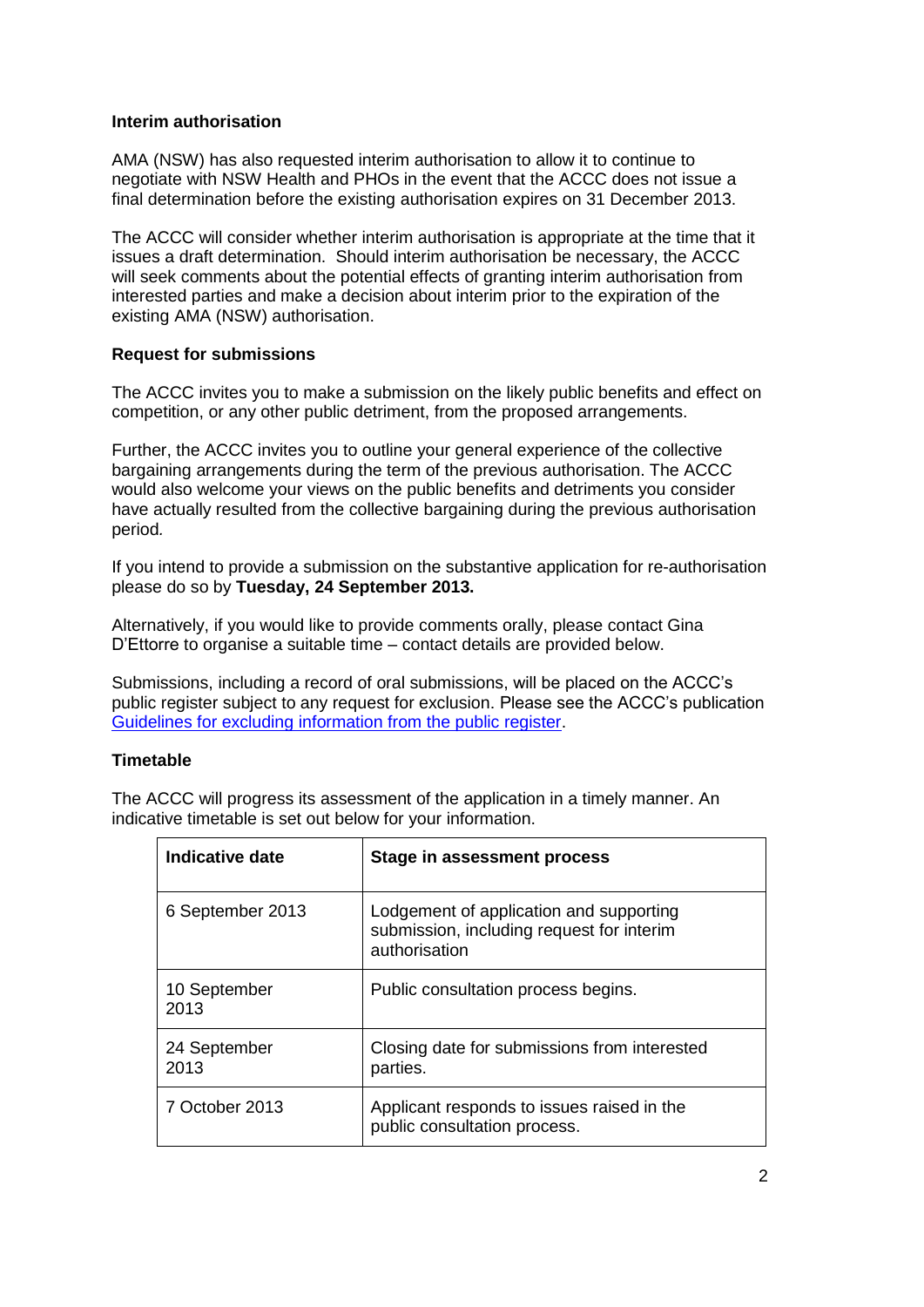| Indicative date          | Stage in assessment process                                                       |
|--------------------------|-----------------------------------------------------------------------------------|
| October/November<br>2013 | Draft determination.                                                              |
| October/November<br>2013 | Public consultation on draft determination<br>including any conference if called. |
|                          | ACCC decision regarding interim<br>authorisation, if required.                    |
| December 2013            | Final determination.                                                              |

Please advise if you do not wish to make a submission at this time, but would like to be informed of the progress of the application[s] at the draft and final determination stages. If you are able to, please provide a nominated contact email address for future correspondence.

You can also forward this letter to any other party who may wish to make a submission to the ACCC regarding the application.

This letter has been placed on the ACCC's public register. If you wish to discuss any aspect of this matter, please do not hesitate to me on 02 6243 1266, or at [david.hatfield@accc.com.au,](mailto:david.hatfield@accc.com.au) or Gina D'Ettorre on 03 9290 1483 or at [gina.dettorre@accc.gov.au.](mailto:gina.dettorre@accc.gov.au)

Yours sincerely

Dallafield

David Hatfield **Director** Adjudication Branch